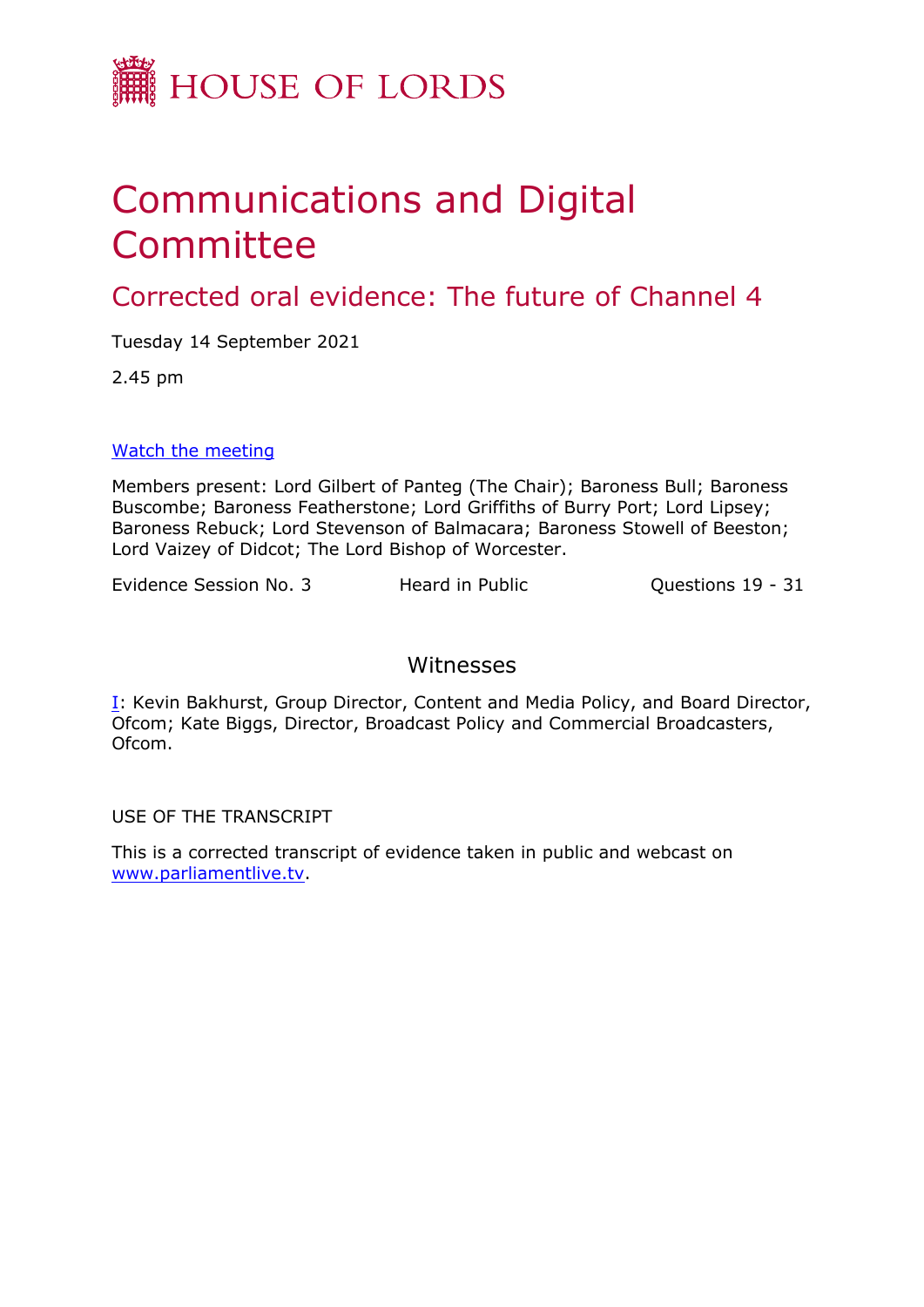## <span id="page-1-0"></span>Examination of witnesses

Kevin Bakhurst and Kate Biggs.

Q19 **The Chair:** Welcome to our witnesses to this evidence session today in our inquiry into the Government's review of the ownership of Channel 4. Our witnesses are Kevin Bakhurst, who is group director of content and media policy at Ofcom, and Kate Biggs, who is director of broadcast policy and commercial broadcasters at Ofcom. Kevin and Kate, thank you very much indeed for joining us and for giving up your time to be with us today. Could you start with brief introductions to your roles, then a brief explanation of the role that Ofcom plays in relation to Channel 4 and a brief summary of anything that you have so far said on the record about your view of the future ownership of Channel 4? Then we will go round and take questions.

*Kevin Bakhurst:* Shall I go first? Then I will bring Kate in to correct anything I get wrong. Thank you very much to the committee for having us here. Obviously this is at the very forefront of our minds at Ofcom at the moment because of the importance of Channel 4 to the UK's broadcasting environment. We have a number of roles that touch on Channel 4, as I am sure the committee realises.

First, we have an overall responsibility towards the maintenance and success of public service broadcasting or public service media in the UK. We published a report earlier in the summer, giving some recommendations for Parliament and the Government to consider in helping to safeguard the benefits that public service broadcasting delivers to the UK.

We then have several roles with Channel 4 itself. Clearly, we regulate Channel 4 as one of the PSBs. We issue it a licence, which sets out a number of requirements. We also report annually on how it has delivered its remit in the past 12 months. We also do a five-year review of Channel Four Television Corporation to take a five-year view of how it has delivered its remit. There is all that and then we have the wider responsibilities around media ownership and so on. That would be our role.

**The Chair:** Kate, do you want to add anything?

*Kate Biggs:* I do not have a huge amount to add to that. Obviously the matter of the PSB remit and ownership is rightly a matter for government and Parliament, but we have insight as the regulator in terms of performance and some of the wider trends that we see in the market, both commercially and from an audience perspective.

Q20 **Baroness Bull:** You opened by talking about the importance of Channel 4 to the broadcasting environment—or rather you used that sentence but you did not talk about it. Can I invite you first to say exactly what that importance is? What is its distinctive role in the public service broadcasting system?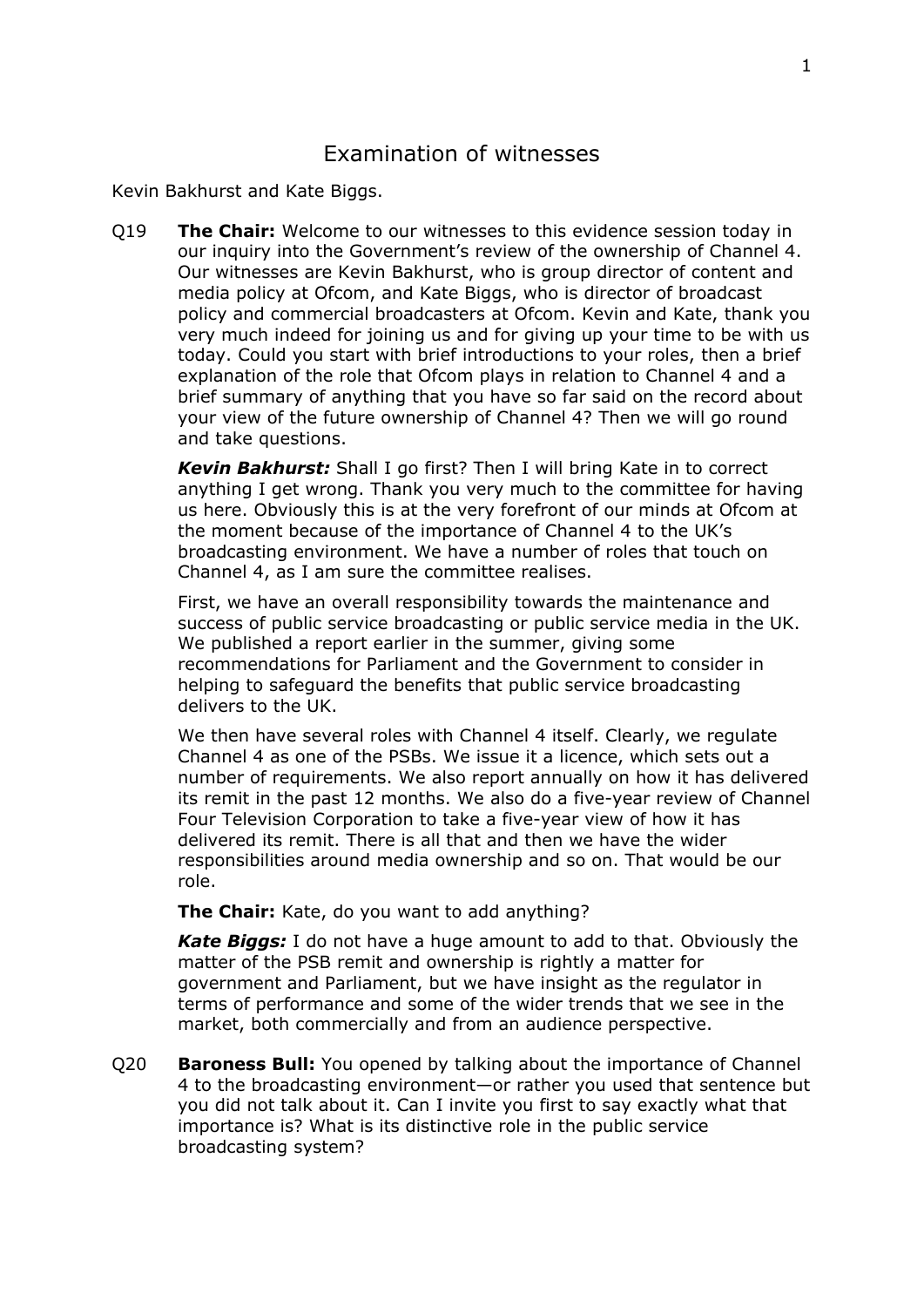*Kevin Bakhurst:* I will start and Kate may want to add a bit more. In our work looking at the future of public service media in the UK that we published earlier in the summer, one of the things that we identified was that the UK has a very unique ecology of public service broadcasters. It is totally unique in the world to have a public intervention like the BBC, which is publicly funded, to have a hybrid corporation like Channel 4—we know how that is commercially funded but publicly owned—and then to have some purely commercially funded and profit-making commercial PSBs. Therefore the ecology is quite complicated. Probably if you designed it now you may not even think it up.

The net result of all that together is that audiences in the UK are incredibly well served across the piece by a combination of what all those PSBs deliver to them. Some of the content is driven by pure public service; some of it is much more commercially focused. Overall, the proposition for UK audiences is seen globally—we have done some research on this—as being envied around the world and highly successful.

It is also the very engine of the UK's creative economy and the success of the UK's creative economy. Within that, Channel 4 plays a very distinct role. We can come on to talk about that later on, but Channel 4's role in the UK's creative economy is seen by many as having been a hugely successful innovation when it was created under Margaret Thatcher. Over the years, as it has evolved, it has always been there as a really successful driver of the UK's highly successful independent production sector. Also, because of its particular remit, which again we can come on to, Channel 4 answers a number of needs that would not be answered at the moment purely by commercial broadcasters or their obligations.

**Baroness Bull:** Can I push you a little bit? You said we could come on to it in a moment. Is the particular remit clearly defined enough for it to be delivered on and for you to measure the success of delivery?

*Kevin Bakhurst:* I have heard this question asked. Our view, as regulators, is that a combination of really clear qualitative<sup>1</sup> quotas is a good basis. For the creative industries, and broadcasters in particular, a further range of aims that allow some room for creativity and how you are going to deliver that, particularly across platforms, is a good combination. You absolutely want to ensure, for example, the amount of production that is done by independent producers or the amount of production that is done outside the M25, as it is rather quaintly described in some of the legislation. To have clear quotas that broadcasters must meet or exceed is really useful.

Otherwise, as in Channel 4's case, it has the media content duties, which are a range of wider aims. It has to show us how it achieves those. It is quite a good combination and something we are looking at increasingly

<sup>&</sup>lt;sup>1</sup> Amended by witness: I intended to say 'clear quantitative quotas' here instead of 'clear qualitative quotas'.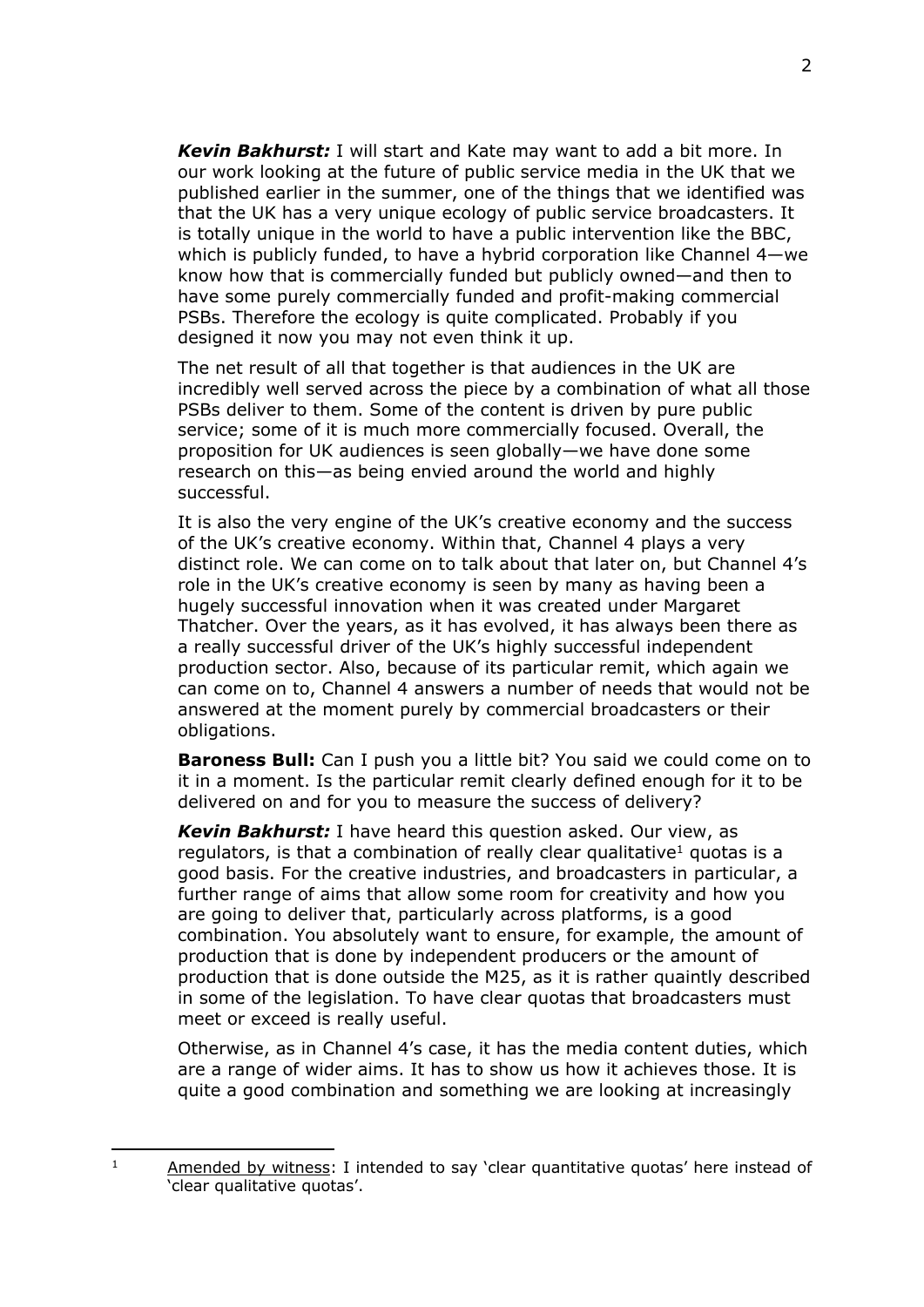in regulating other broadcasters as well. It gives a degree of flexibility in how you meet those and allows creativity to thrive.

**Baroness Bull:** It allows creativity in the response to delivering against it. That is a really interesting point. I am sure you saw the session last week from David Elstein, who argued that the tests were so vague that it was impossible for anybody to meet them or indeed to be shown to fail to meet them. Your argument is quite interesting: if you are dealing with an innovative entity, you need to allow it the space to respond imaginatively.

Can I ask about educational programming? David was very damning about the failure to deliver. I would be keen to hear your definition of educational programming in a 21st-century environment. Do you think Channel 4 is meeting those standards? If not, why not?

*Kevin Bakhurst:* Kate is our living expert in Ofcom in this area, so I might defer to her imminently. This is the one area where, in recent years, we have had some discussions with Channel 4 about how it is meeting this remit. It has a general remit for educational-type programming for everybody and then it has a specific remit for serving young adults and older children. How you provide that kind of output educational programming—to younger adults and older children in particular, has been the area we have had discussions with Channel 4 because there are different ways of delivering that.

I noticed last year in particular, when obviously the Covid environment played a huge part, that educational programming took a particular hit with Channel 4. Over the years, from what I have seen—I have only been regulating for five years—trying to protect children's content and educational content is a constant discussion with some of the broadcasters, because it is high cost and not commercially that valuable to them, frankly. Kate may want to talk much more about this, because she led our project on children's content and educational content.

*Kate Biggs:* Education content is not analogous to schools content. We are in slight trouble if the regulator goes programme by programme, "That is educational, that is not educational". We need to look across the portfolio at how it is delivering for older children. We have highlighted some concerns and we think more can be done, not just by Channel 4. I would argue that it is quite a difficult age group to serve through broadcast content in current times, when children are spending more and more time online. That is something we are very keen to work on with all the PSBs, including Channel 4, about how they can be more innovative in how they appeal to, attract and add value for those age groups.

*Kevin Bakhurst:* Can I add to that on the point I made about last year? Channel 4 spent £1 million on programming specifically for children aged 10 to 14 last year, which was down from £6 million the year before. That is what I mean about that programme budget being under pressure during Covid.

Q21 **Baroness Stowell of Beeston:** Hi there. I should declare that I know Kate and Kevin. We were colleagues at the BBC, albeit a long time ago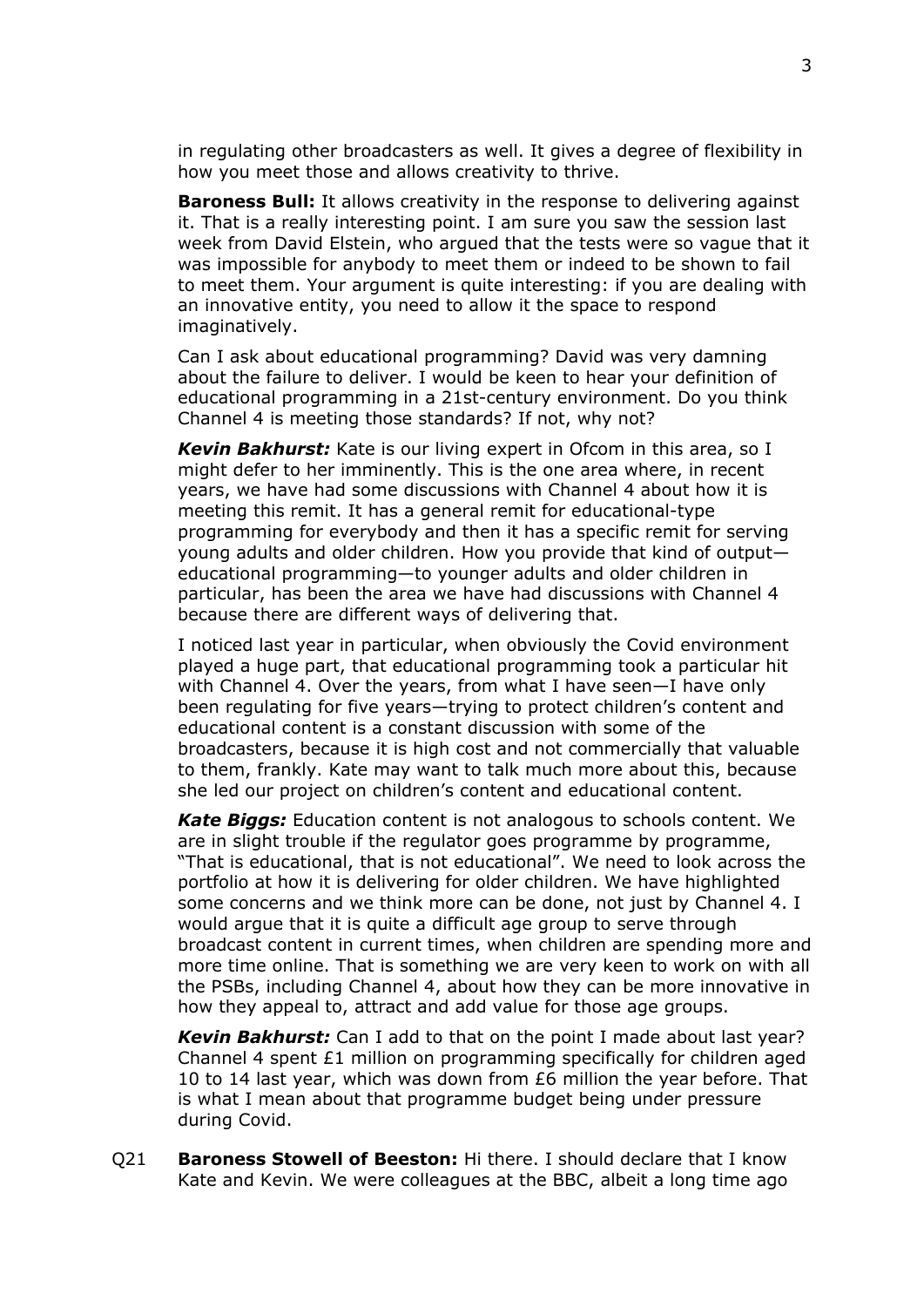now. I want to broaden it back out again to Channel 4's remit and Ofcom's definition of the purpose and characteristics of public service broadcasting. I was interested to see how you, as a regulator, are defining the purposes of PSB. My interpretation of those purposes are that they are purposes that would lead any of your PSP broadcasters to have to understand and reflect the world as it is.

Channel 4 is defining its purpose, so the reason why it has a remit, as to change the world through entertainment. From your perspective as a regulator, I wondered what your view is of Channel 4's definition of its purpose—to change the world through entertainment—and whether you look at all at how it is performing against that purpose.

*Kevin Bakhurst:* It is part of the statutory remit to challenge the existing views, present a range of views and information and so on. Challenging existing views probably describes what you are talking about there a little bit. This is partly what I was trying to touch on before about Channel 4's unique role. It presents a range of views that it is hard to find elsewhere in UK broadcasting and a range of attitudes with programming. It is a mix of its various duties under the statutory remit to find new voices, to bring on new talent, to be innovative in what it is doing and its approach to programming, and indeed to challenge existing and established views.

To answer your question, inevitably, if you are going to be innovative, original, drive new content and use new producers, some attempts at that are going to be more successful than others. In a way, one of the questions for me, if you change the funding model of Channel 4, would be how you maintain risk-taking in this area that delivers this kind of creativity and the desire to try stuff that would not be an obvious commercial success. I am not sure whether that answers your question fully, but it was a difficult question.

**Baroness Stowell of Beeston:** I suppose another way of me asking the question is whether Ofcom has a view on the way Channel 4 is defining its purpose. Is that something that you even have a view on?

*Kate Biggs:* The challenge is a fair one, about whether it should be reflecting the world back to itself or changing the world in some way. Given its particular focus on younger audiences there is the sense of it being a bit provocative, whether it is telling stories such as the early days of the AIDS crisis in "It's a Sin", which can change how audiences see themselves and the history we have lived through. That interpretation of reflecting the world back is a legitimate one for a broadcaster that is around risk-taking, innovation and being a bit more provocative, I suppose, and appealing to a particular younger and more diverse audience. It does tend to, particularly in some genres, appeal to more black, Asian and ethnic minority audiences than some of the other PSB channels.

Q22 **Baroness Featherstone:** This is really a follow-on from Baroness Bull's question. We keep bringing up "It's a Sin" as an example, a bit like the Paralympics. Could you name a couple of programmes that you consider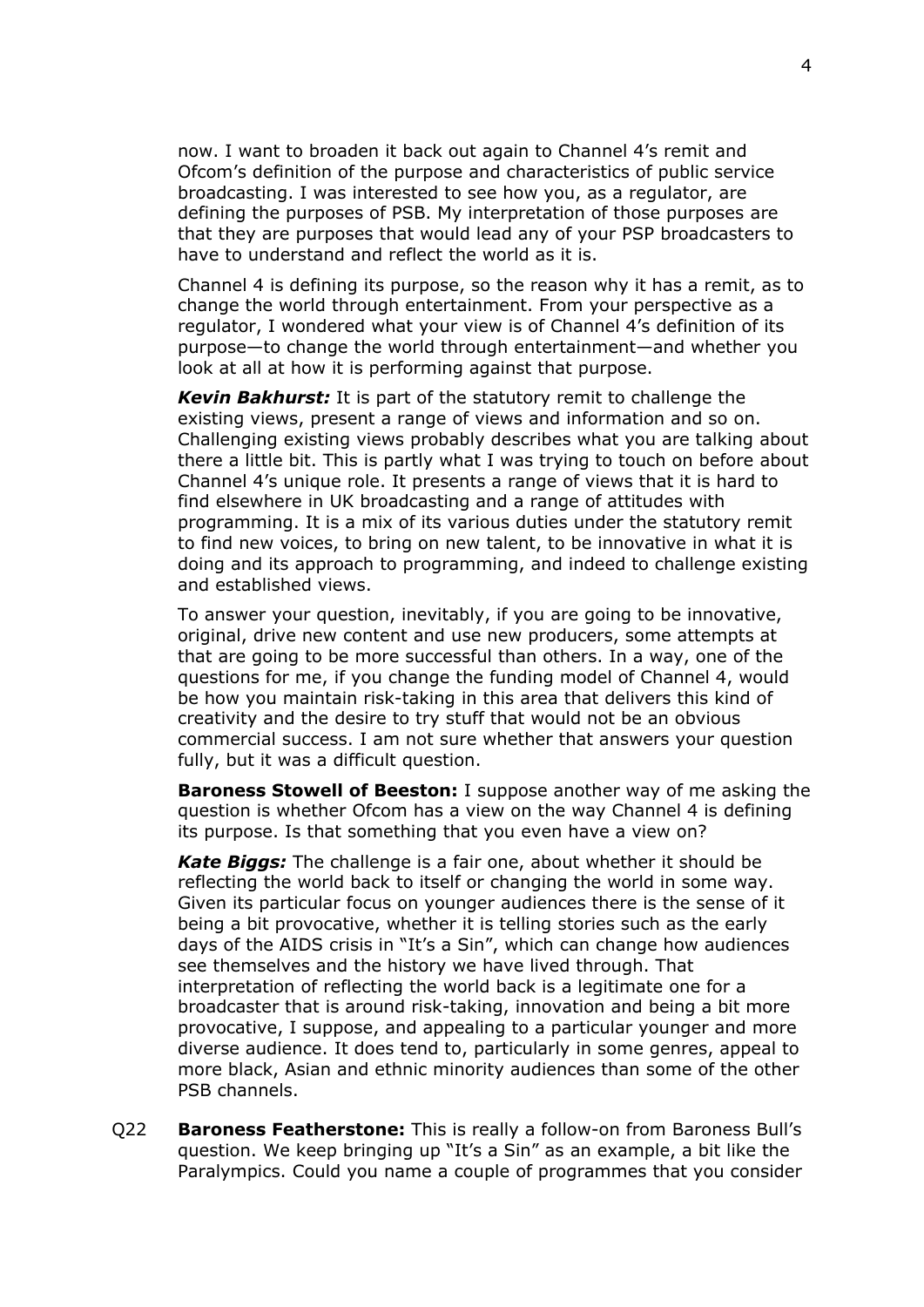to be really excellent educative programmes for young people, just so I can get my head round your judgment?

*Kevin Bakhurst:* I do not want to be silent on that. There is a range.

**Baroness Featherstone:** You can come back to me.

*Kevin Bakhurst:* There is a young person's drama, "Ackley Bridge", which Channel 4 has invested substantially in.

**Baroness Featherstone:** It has been going for a very long time though, has it not?

*Kevin Bakhurst:* A reasonable amount of time, a few years, yes, but it is not a cheap programme and it has invested in it. It was a classic example of the first series not being necessarily a mark-out success and it has carried on investing in it. It connects with younger audiences and explores some of those issues. That would be one.

Otherwise, it is very successful at reaching younger audiences with news and current affairs. I do not think we should dismiss those, in terms of their educational value. "Dispatches" and "Unreported World" are quite unique programmes. This is a classic one where it has to produce a certain number of hours of those in its licence, but it exceeds its quota. It has just announced that it is going to produce more "Dispatches" on All 4. Those are the kinds of programmes that do impressively well, considering the competition, with 16 to 24 year-olds.

**Baroness Featherstone:** I am looking for how to defend it against the attacks of undereducating, should they come as one of the rationales.

*Kevin Bakhurst:* Can I speak on that? We had this discussion quite a bit with Jay Hunt when she was there, about educative programming and how Channel 4 delivered that. As I say, this has been one area where we have challenged it over a few years. Its argument, which we bought to an extent, although not totally, was that you can produce programmes like "Dispatches" or whatever that appeal. They do not say on the box, "These are for 10 to 14 year-olds", but a significant amount of their audience is made up of younger adults and older children. For Channel 4, the bullseye is to produce programmes that appeal to a wider number of audiences but attract a significant number of younger audiences as well. That is why sometimes educational content is not like "Play School" or whatever, which is really obvious, or used to be.

**Baroness Featherstone:** It needs a new terminology.

**Lord Vaizey of Didcot:** I am very much enjoying your evidence, watching you navigate the treacherous shoals between privatisation and non-privatisation, displaying the excellence of Ofcom that we have come to love and respect. Can I ask a slightly random question, which I hope is relatively neutral? Before Channel 4 can be privatised, whether or not one agrees with it, is it not the case that, to a certain extent—Ofcom plays a key role here—certain key questions have to be settled, for example the future of broadcast advertising regulation, HFSS and things like that? Is that a discussion you are having with the Government to get those concluded and aligned with any potential sale process?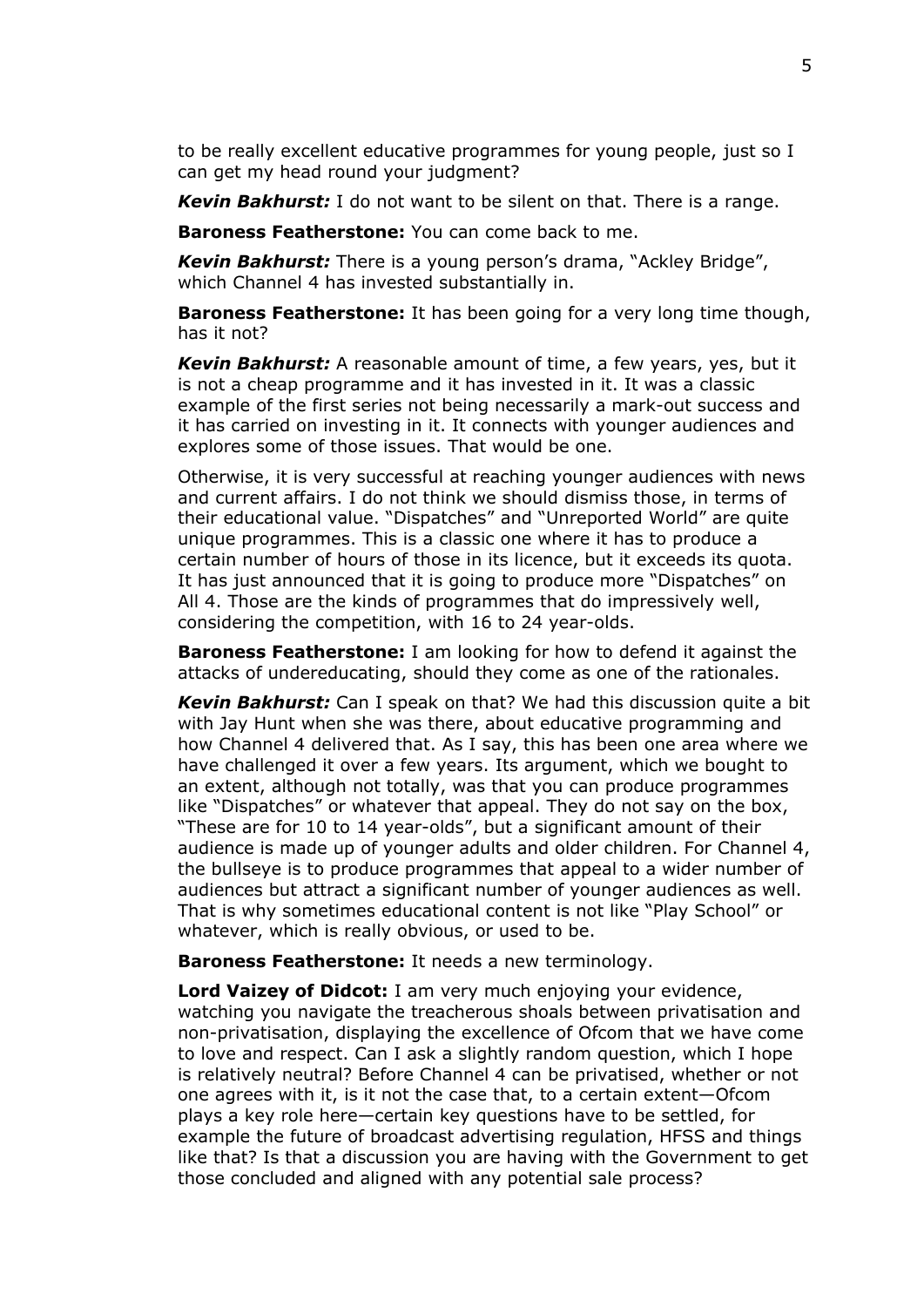*Kevin Bakhurst:* That is a great question. A number of things are in progress at the moment that will have an impact on any sale of Channel 4 or change in ownership. Number one is the prominence discussion and what the Government decide to do, or not, on that. Clearly, the value of an organisation where the content can be found really easily is significant.

The second one is things such as—you are right—advertising minutage, which we are in discussions about. We would have to make recommendations to government. It is a matter for government, but we have a degree of flexibility. That is something we have turned to, not just for Channel 4 but also for ITV and Channel 5, to look again at advertising minutage and whether we are in the right place with PSBs on that at the moment.

There are a number of outstanding issues that probably need to be resolved, either at the same time or in advance. Then there are two of the key questions for any change of ownership. One is what you do about the remit: do you still have a remit that the organisation is culturally built, by and large, to try to achieve? That is why it has been built that way.

**Lord Vaizey of Didcot:** We are going to have questions on the remit.

*Kevin Bakhurst:* Do you want to move on to those?

**Lord Vaizey of Didcot:** I just wanted to establish that people had taken on board, whether Ofcom or the Government, that there are certain peripheral regulatory issues that need to be settled.

*Kate Biggs:* Might I add one thing to that? You are quite right: some quite difficult sequencing needs to be done, particularly around the new licence, because the current one expires at the end of 2024, as well as government policy decisions around certain advertising constraints, new PSB benefits et cetera. We are providing technical advice but, as ever, you would expect us to stand away where it is clearly a policy decision for government and Parliament.

**The Chair:** We want to continue to focus on the distinctiveness of Channel 4, its remit and how its remit might be protected in the future. Let us move on.

Q23 **Baroness Rebuck:** You have partly answered my first question, which was about how privately owned PSBs differ from Channel 4 and the extent to which Channel 4 is truly distinctive. Where I think it is interesting is assuming that its distinctiveness, which I have heard enough to think that that is what you are suggesting, is due to its remit, or is it a factor of its ownership structure and operation as a publisher broadcaster?

*Kevin Bakhurst:* That is a good question. My view would be that it is a combination of all those factors. Ofcom can put as many concrete quotas into a remit as we are asked to do. As I tried to explain, instinctively we put those in only where we feel they absolutely have to be there. Otherwise, we would encourage or rely on the broadcaster. Sometimes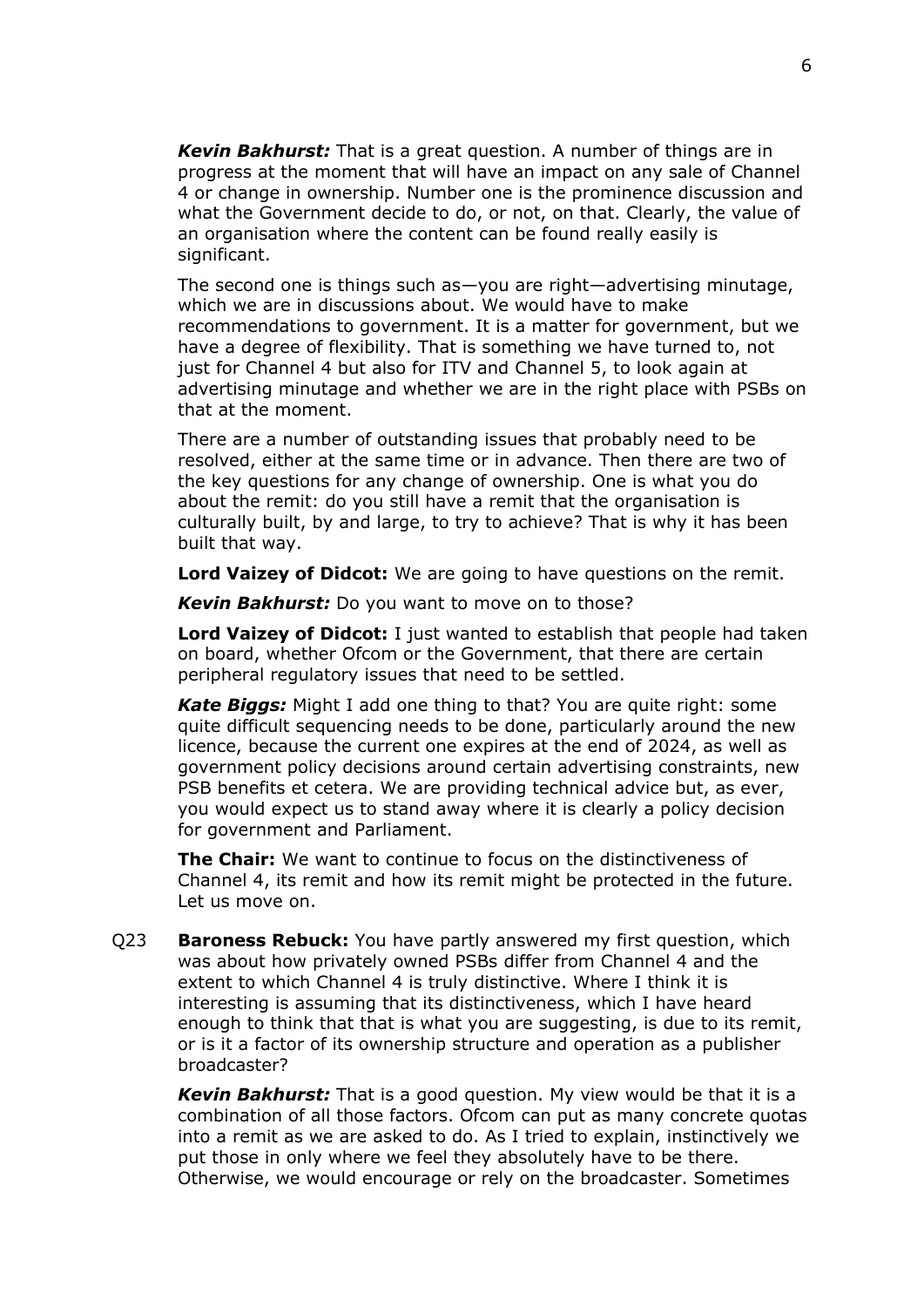there is a backstop. There is a backstop with Channel 4: if we do not think it is delivering, we can put something else into its licence, if we want to, on some areas.

One of the key questions to consider is that Channel 4 has been really successful for 40 years in building up a culture to deliver on this remit, to be an alternative broadcaster. Whatever the ownership model and whoever the new owners may or may not be, how do you preserve that culture and do you want to preserve it? Do they recruit people because they know how to deliver that kind of remit and fit into that kind of organisation?

We have seen changes of culture in an organisation because of ownership changes quite recently. If you take Channel 5, that is quite a good example. We worked really closely with Viacom since it bought Channel 5, and with Channel 5. It really has changed the remit, the investment level in Channel 5 and the commitment to types of programming and genres. A change of ownership can directly lead to a change of culture and output in an organisation.

**Baroness Rebuck:** I guess it could be positive or negative.

*Kevin Bakhurst:* Yes, and I would argue that it has been in the case of Channel 5. Look at Sky under new ownership. Sky is doing all sorts of things now that it maybe was not doing two or three years ago. It is really leveraging its relationship with Comcast in a pretty impressive way for audiences.

**Baroness Rebuck:** I have a quick question. In your 2014 to 2018 report, you noted a slight decline in the amount of first-run material in favour of repeats at Channel 4—it was only minor, I think—and a decline in the overall number of producers supplying Channel 4. We heard evidence that Channel 4 commissions more independent producers than other PSBs and that it helps emerging and regional independents, which I think you have talked about, often developing ideas right at the outset—pre-commission, if you like. I was wondering whether a change in its circumstance and market forces could affect that in the event of a sale, given that that seems the nub of it. I do not want to put words into your mouth, but I am trying to get to what is distinctive about Channel 4 and whether it is that it does not have a production arm.

*Kevin Bakhurst:* As you rightly say, Channel 4 uses a much wider range and type of producers, including a number of smaller ones. Often they start small and they are not when Channel 4 is finished commissioning from them. It uses a wide range of independent production companies and, as you rightly say, from around the UK as well. That does not come without an extra cost or an extra risk factor sometimes. It is much easier to go back and commission from producers with a tried and tested record who deliver this stuff again and again.

These are the sorts of discussions we have had with Channel 4 over the years. Where we see a slight fall in the number of producers, we would point to it and say, "This is part of what you do as part of the engine of the UK economy. You use 200 companies a year and experiment with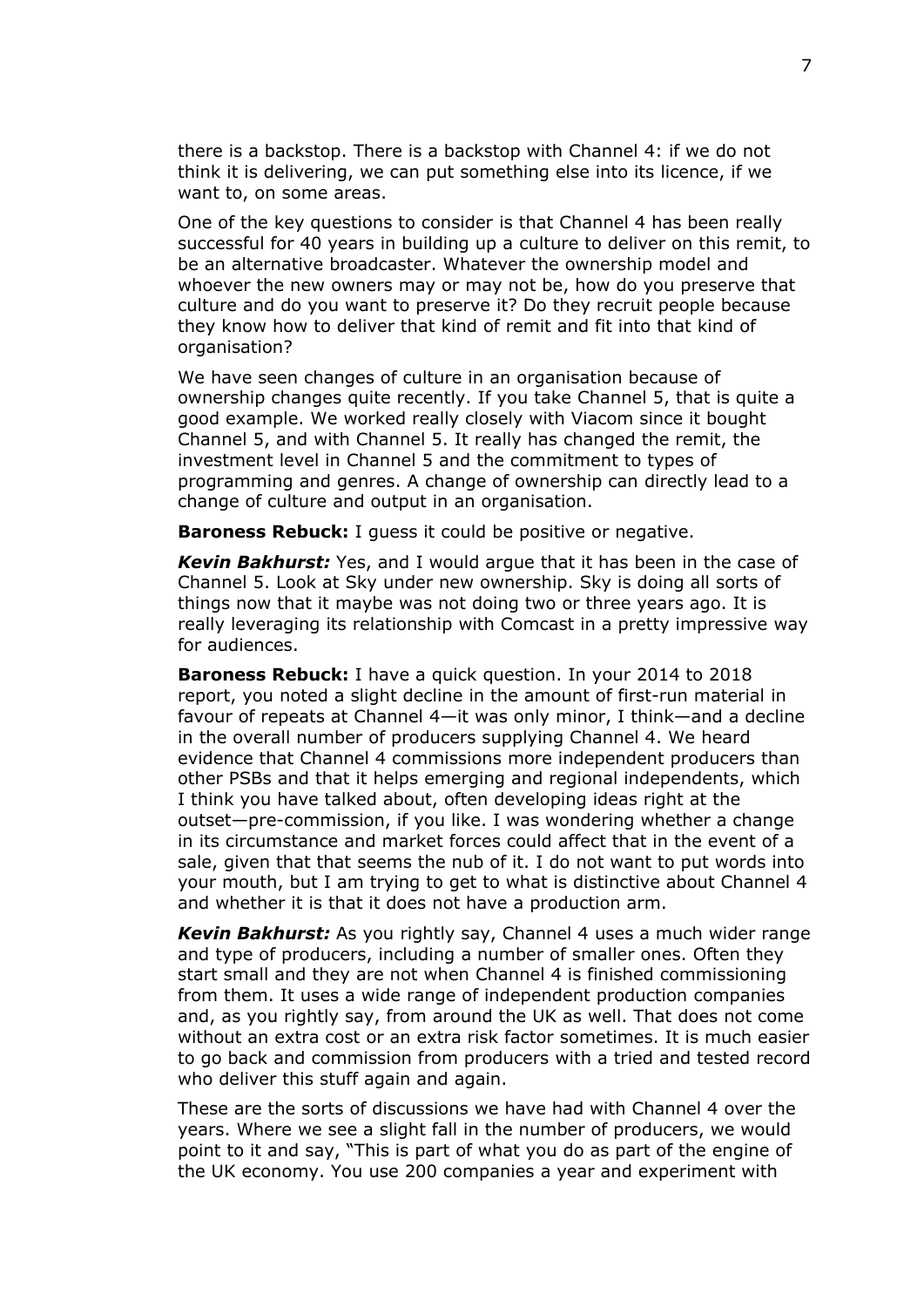new formats. Do you know what, you've got rather too many repeat-type programmes and successful programmes? Are you really doing enough on the experimental, risk-taking side? Are you really using the right range?"

Alex Mahon and her team have announced a number of initiatives recently to try to encourage and foster a range of new producers. One of the success stories for the UK is a lot of these small producers have become big producers or been bought up by big producers. It is a measure of success but also leaves gaps in the market for new companies to set up.

Q24 **Baroness Featherstone:** The Government, in their consultation on privatisation, which they published in July 2021, cited that the following changes are what are causing them to re-evaluate Channel 4. They listed them as increased global competition, changing viewing habits, declining linear TV advertising revenue and consolidation of the market. You just mentioned Comcast, for example.

In terms of evidence to date, Alex Mahon told the DCMS Select Committee that she sees, or has seen, no new or compelling evidence for privatisation. When she was asked what has changed in the last five years, she said that she thought the public service content had become even more important because of the proliferation of social media et cetera. Then again, with its owner publisher-broadcaster model, which sets it apart from everyone else, we heard evidence from Lord Burns, who told the committee that Channel 4 had not really been significantly affected. The question is really whether you would like to give an overview of change in the market over the last five years and the effect, if any, on Channel 4.

*Kevin Bakhurst:* The Government are correct in setting out those changes in the landscape. Clearly, we all know that there is significant competition from new global players in the market.

**Baroness Featherstone:** I subscribe to many of them.

*Kevin Bakhurst:* Yes, we all do, or most of us do. Technology has changed fundamentally and is changing all the time. How audiences receive and pay for content has changed fundamentally in the last five years. I think we are going to see more big changes. Unusually you now have some really big global players involved in distribution. You have Amazon, Google and so on, which are negotiating with the PSBs. It is a tougher market for them to negotiate, reaching audiences.

Audience expectations have changed. Dare I say it, society has changed and has become a slightly more noisy place to produce content, a more disputed place, with social media in the background and so on. There have been some real fundamental changes.

The one area that I might slightly disagree with is that there has been a long-term trend in spot TV advertising falling, but slowly. That is why Channel 4 has pivoted more to digital advertising and why it has driven more towards All 4, as I am sure Alex explained. It has already got up to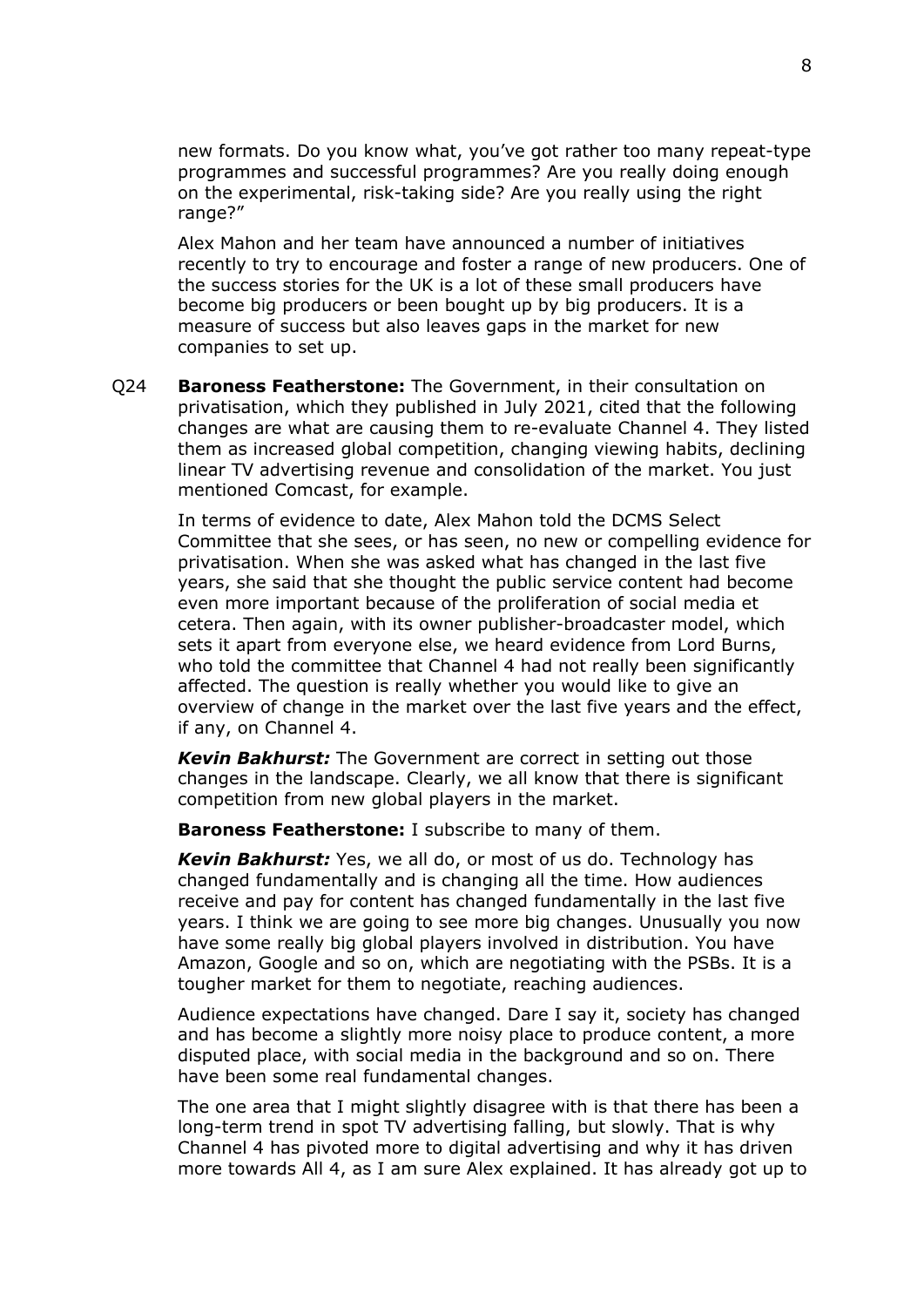17% of its revenues from All 4, which is not insignificant. The Government are right to point out that trend. Whether it is a burning bridge right now, or whether you are legislating for the next two years or the next 10, that is a policy decision for the Government, I would say. Kate, what have I missed out?

*Kate Biggs:* The only thing I would add to that is that some of those trends affect all broadcasters, PSBs and non-PSBs. Our observations would be in terms of investment and genre mix. The PSBs remain very distinctive in terms of volume and spread, the range of content. Your SVOD services are typically more US-based content, although it is growing in terms of UK. It tends to be focused on drama, comedy and sport in the multichannel and SVOD sector. You do not see the great breadth of UK-commissioned content that you do on the PSBs.

The only other thing I want to quickly add is around the distinctiveness of Channel 4 in the PSB ecology. It is not just around the publisherbroadcaster model. It is also around the not-for-profit but ad-funded. That slightly changes some of the incentives and behaviour, compared with a publicly funded one such as the BBC, and obviously ITV, STV and Channel 5 on the fully commercial side.

Q25 **The Chair:** One other thing that has changed in the last five years is that production costs have escalated enormously. Production inflation is very high. We saw that in our previous inquiry and I think you came and talked to us about it. Some incredibly significant drama productions are made in the UK by SVODs, but that has pushed up the production costs for PSBs and for Channel 4 in particular.

To some extent, the BBC and ITV suffer that escalation in production costs, but at the same time they own the rights or a share of them. That is obviously significantly important to them. In the case of ITV, it has a significant production business so it can make its own content in that environment and hold on to the rights or sell them. None of that applies to Channel 4. It is suffering the massive escalation in production costs but it is not able to benefit, because of its business model, from the potential commercial value of that. On the face of it, is that a threat? Is that something that has emerged in the last five years that is a threat to Channel 4's business model?

*Kevin Bakhurst:* I am not sure I would say it is a long-term threat. It is an issue for Channel 4 to deal with. If you look on the flipside of that, there is a whole range of new producers who you can do co-productions with. There are new ways of funding some of this type of content. You can choose to get out of some of the really high-cost content into other areas.

Drama is a very good example of this. You may not be punching toe to toe with Netflix on making "The Crown" or whatever it is, but on the other hand there is the idea that there are lower-cost UK dramas that are very British. You have already mentioned "It's a Sin". I am sorry to go back to it, but it was so good. It is the sort of drama that maybe the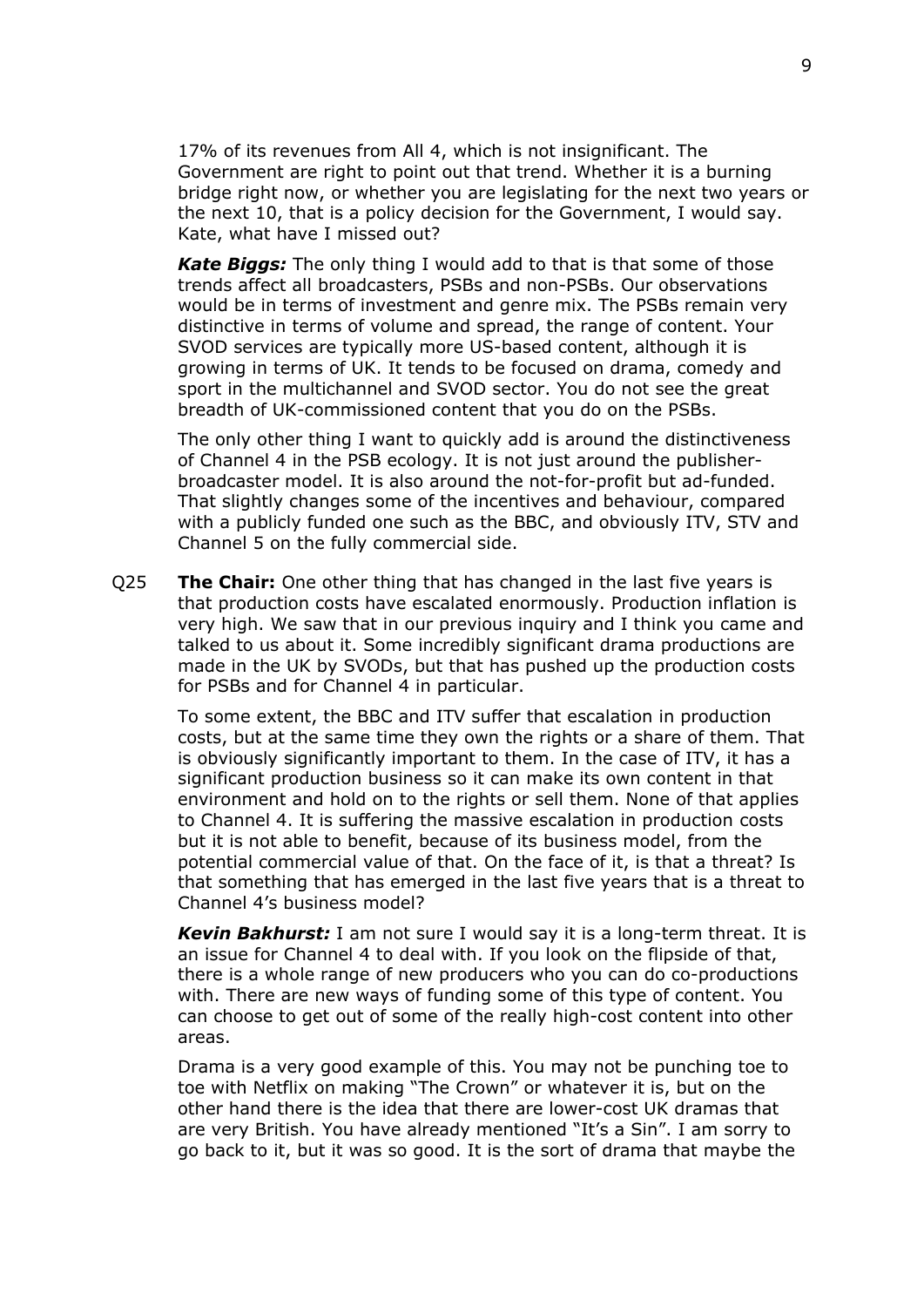SVODs would not be that interested in making because it does not have so much resonance elsewhere.

It is very underestimated, but there are long-running dramas such as "Brookside"<sup>2</sup>, which the audiences really value and are still watched by significant numbers. There is much less competition in those areas. You can choose to invest in other genres if you are getting priced out. The other thing is you can do strategic partnerships, as Channel 4 has done with Sky, which is most welcome. I think the BBC has announced it today and ITV has already done it. There are ways of ameliorating some of those impacts. I do not want to understate those impacts, but there are some opportunities on the other side of that as well if you are a smart organisation.

**The Chair:** Would you agree that either owning a production business or owning rights gives you a better hedge against those increased costs than not having that in your business model?

*Kevin Bakhurst:* It is very interesting with Channel 4, because it is not totally precluded in its current licence from owning production rights. In the end, Ofcom can agree to it, but it has never asked us. It has made it crystal clear that it does not want to.

Q26 **Baroness Buscombe:** This is just a thought. At the end of the day, one of the key changes that I can see, looking at the evidence, is who is watching Channel 4. Surely this is what we have to come down to in terms of changes, viability and so on. We have heard from you and from witnesses last week that there is a strong, distinct focus on young people. We appreciate that there is a strong focus on young people and that has been right from day one, but I read something here in front of me saying that the average 16 to 24 year-old watched Channel 4 for four minutes a day in 2020, compared with 13 minutes in 2010. The number of young people watching television, and watching Channel 4 in particular, is on a downward trend. Change one thing—impact—and the outcome is quite disturbing.

*Kevin Bakhurst:* It is, and those figures are quite stark. The figures I have for Channel 4 on these age groups are that it was reaching 45.1% of the 16 to 24 year-old age group in 2015 and it is now down to 34.9%. That is another way of showing that fall.

As I said, it has pivoted very successfully towards reaching audiences via All 4 and on demand, and investing in distributing its content on social media, where it has been one of the most innovative of the UK broadcasters in terms of reaching audience with their content. It has hundreds of millions of users or viewers of its video content on Snapchat and Facebook and so on, so it has been ahead of the curve.

Also, it has done extremely well with All 4. I cannot remember the exact figure: I think it is about 50% of the registered users of All 4 are in that younger age group. This is a challenge for all linear TV stations at the moment and is partly due to the competition of SVODs and so on, the

<sup>&</sup>lt;sup>2</sup> Amended by witness: I intended to say "Hollyoaks" here instead of "Brookside".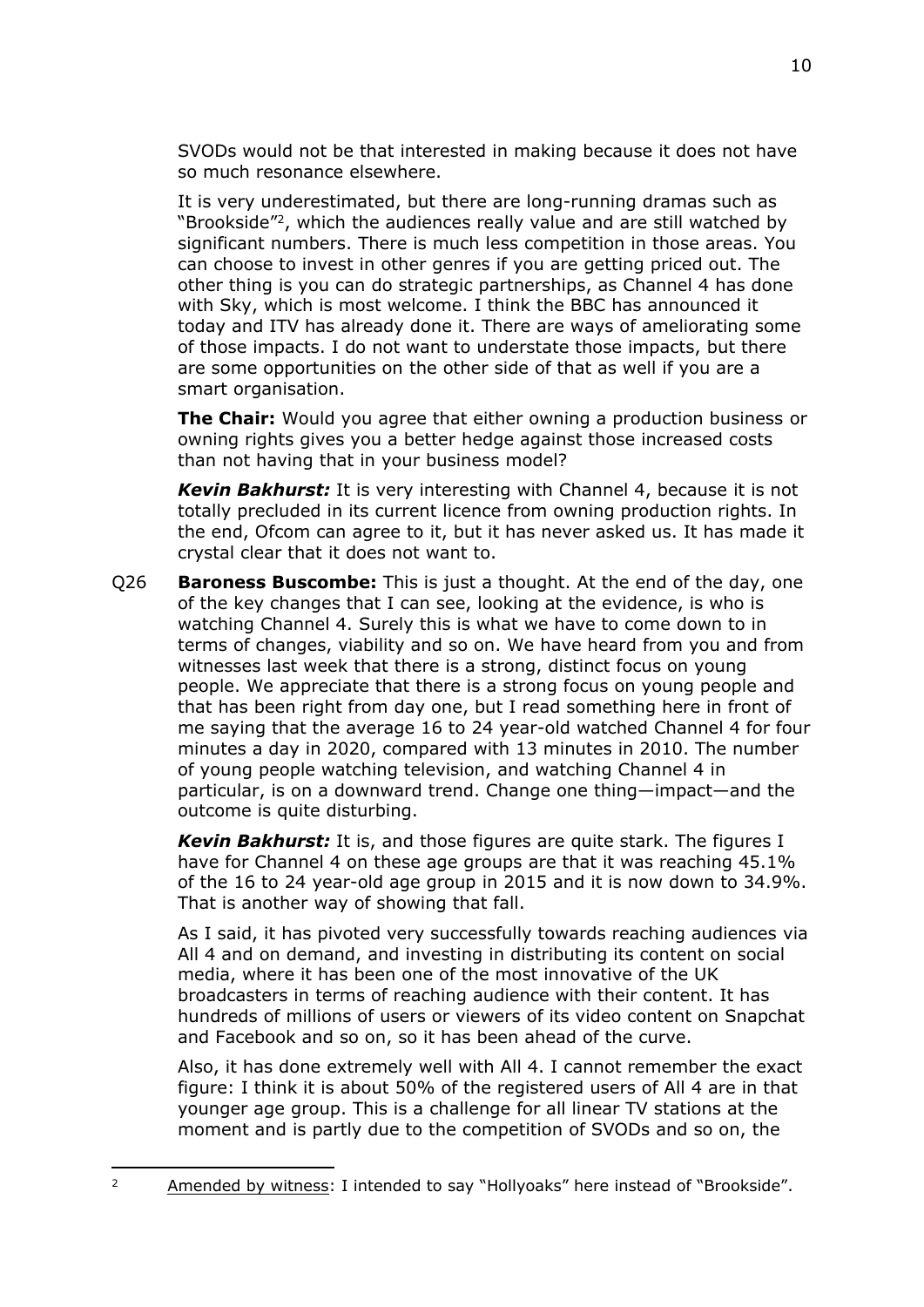choice, and the amount of gaming and all that sort of thing. The choice is huge. It has never been better for audiences to choose, in a way, but it is how you reach the audiences: is your content compelling enough and which techniques do you use to reach them? Channel 4 has a pretty good record of innovation on that front at the moment.

*Kate Biggs:* You hit on a very important theme for us on how you measure impact when some audiences—a large share of the audiences are now getting value from content on Snapchat, through TikTok, through SVOD services, as well as BVOD, the ad-supported, and linear TV. How do you get a complete picture of that? Currently, our measurement tools are sort of comparing apples with pears. We are working with industry—not just the broadcasters but the ad industry—to understand how you take a more holistic view of the impact that content can have across all these platforms. We have to be very mindful that young people can derive value from Channel 4 in a number of ways.

Q27 **The Chair:** We have stats everywhere, but do you happen to have, or have in your head, the number of minutes per day that young people, 16 to 34 year-olds, are using All 4? I think we have seen some audience numbers, but do you have any?

*Kevin Bakhurst:* The only figures that I have in front of me are the ones that you would already have, which are in the public domain. We can certainly go back to our market research people and give you in depth what figures we have about younger audiences, if that would be helpful.

**The Chair:** Thanks very much.

Q28 **Lord Griffiths of Burry Port:** Some of the statistics I was going to make a very powerful point with have already been adduced, but I will do my best anyway. It is the figures with young people that alarm me. If I may be personal for a moment, my street cred was never higher than when I made two appearances on "The Big Breakfast", one when I was interviewed by Zig and Zag. I just missed Lady Gaga on the bed—I was glad about that; I think I would have suffered irreparably. I know that young people everywhere were watching that and talking to the kids at school. They would come home: "Is it true that your dad was on…?" and so on and so forth.

Things have changed so enormously since those halcyon days—for me, that is—and it is difficult to see just how you reproduce or recreate that kind of excitement and attraction on a television channel. I note from various things that have come my way that Channel 4's traditional sources of income were advertising, sponsorship, the sale of different programmes and products and these on-demand videos, much of which, unlike "The Big Breakfast", is beyond me. It is a real thing.

If, on economic grounds, it proves to be unviable to take the channel forward without a massive redefinition of its remit, how would that leave it fitting into what I have always thought of as the architecture of public service broadcasting? If you take Channel 4 out, you are taking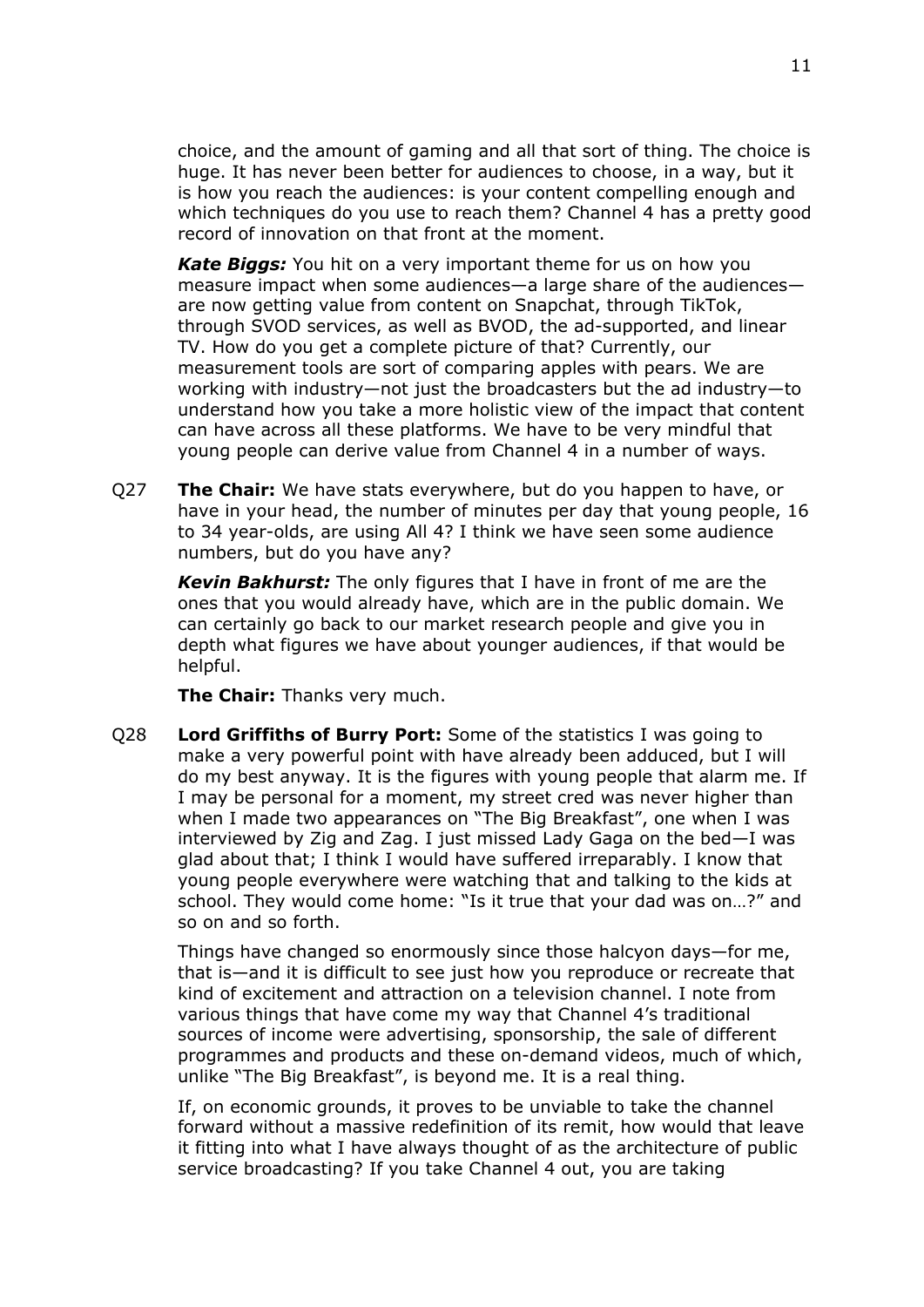something quite fundamentally intrinsic to the whole architecture out. Would other channels make up the deficiency? Would it be sold, or would it require us to sell Channel 4 with a remit that in some way recreates that intrinsic togetherness of the total architectural theme?

It is not just a question of the bottom line. It is the social impact and the complete offering across all the channels. At Ofcom, how do you monitor—of course you must, because that is what you are there for. Am I making sense in terms of looking both at the big picture and at the economic viability on the street, in terms of economics, income and expenditure and so on? That is what I would be concerned about: what happens if it goes. Where does it leave us?

*Kevin Bakhurst:* There is no doubt that there are some genres that Channel 4 plays a significant part in delivering in the PSB landscape. Its news and current affairs offering is a really important part of plurality. It attracts different audiences and it is very trusted by those audiences for providing alternative views that are independent of politicians, dare I say it, and of business leaders.

There is no doubt that, if you change the remit in a particular way, you could leave some gaps in the provision of particular genres of programming. It does a lot of current affairs. ITV does much less current affairs than it used to do and Channel 4 has just recommitted to more "Dispatches", which we have talked about before. You are absolutely right: these are some of the things to consider.

In terms of the cut-through programmes, I am sure many people have already said this, but it is really important to Channel 4 that, to sustain and pay for some of the expensive, less high-audience programmes, it still has some cut-through programmes. It does not have "The Big Breakfast" any more, but it has programmes such as "Gogglebox". If you appeared on that, your grandchildren might see you.

**Lord Vaizey of Didcot:** This hearing might appear on "Gogglebox".

*Kevin Bakhurst:* "The Great British Bake Off" obviously has been a big success for it and cut through, particularly with young audiences as well. It still has some big moments. We saw how it can have with some sporting moments as well at the weekend. It is very much able to cut through still.

To come back to the previous point Lord Gilbert asked about All 4, I just found one figure. The figure we have is there are 24 million viewers registered for All 4, including 80% of 16 to 34 year-olds are registered for All 4 in the UK, if that is a helpful extra figure. I do not know whether that is a new one.

**The Chair:** I think we have that. I was wondering how many minutes a day those people registered watch it. Did they just register once and not go back?

*Kevin Bakhurst:* We will try to find what we can give you on that.

*Kate Biggs:* On the sustainability point, we have not had cause for concern around financial sustainability to date. We observed that it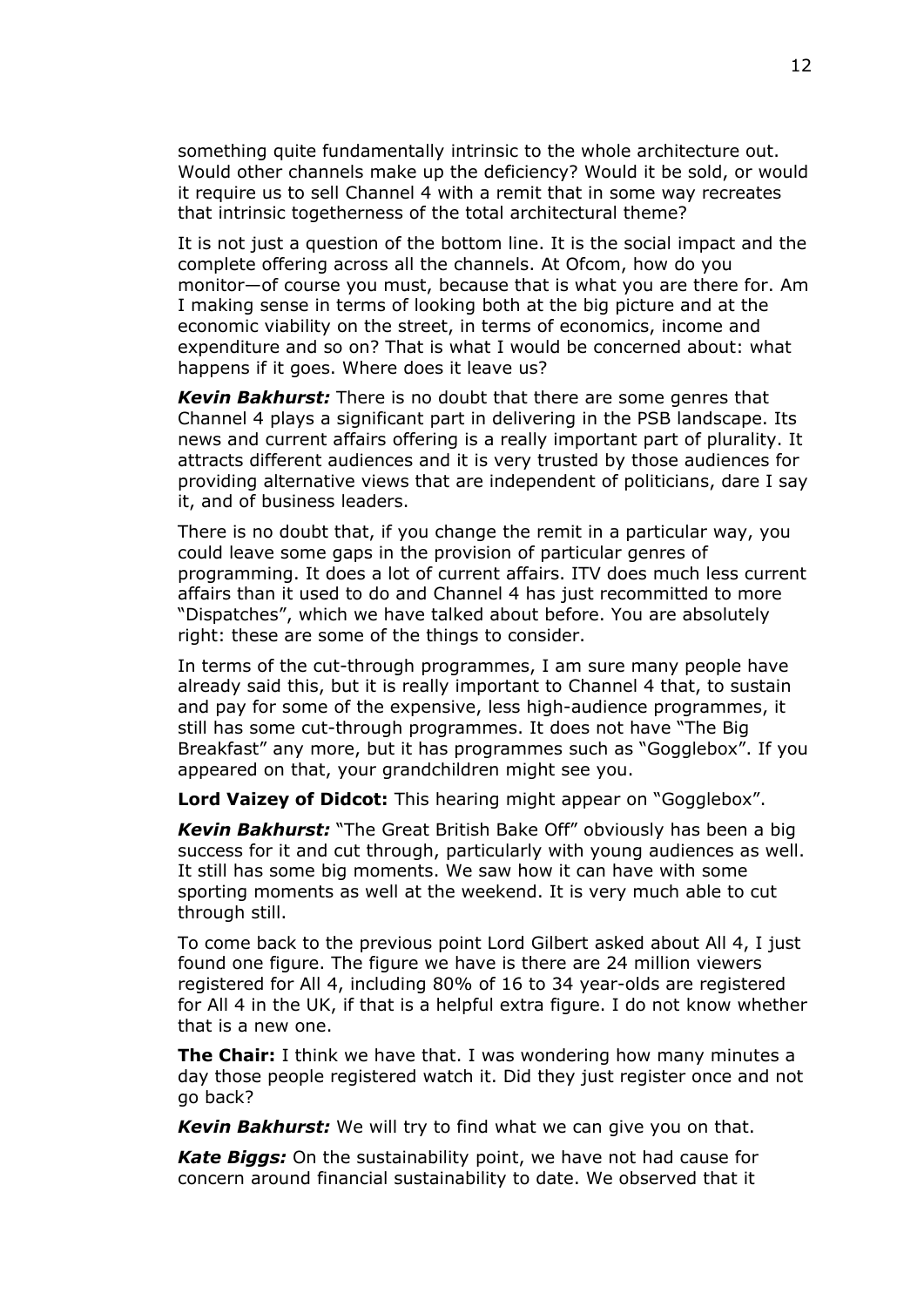responded quite quickly and effectively to the sudden downturn in the ad market last year. We steer clear from making predictions on how the ad market might evolve over the next five to 10 years. It has set quite challenging targets for itself around growing digital revenue, which seems in line with other broadcasters and commercial necessity as we look forward.

On that point on media plurality, while one could ask another PSB to do more of X or Y, would they do it in the same way? Our audience research suggests that people have different brand associations: "Channel 4 is for me. The BBC is not for someone like me". For right or for wrong, audiences have brand associations. I do not think you could assume that another broadcaster could do exactly the same, or would have the same appeal.

Q29 **Lord Stevenson of Balmacara:** It is such an interesting part of this conversation, I want to take it a little bit further. In some ways this conversation should have happened, we think, about 10 years ago, because we all assumed that there would not be any linear broadcasting of any capacity at this stage, and yet here we are, although the figures you have given are sort of ridiculous: 2% of a viable population watching a programme is not going to convince many people that the world is doing well.

I want to probe one thing. You also say that it does not really matter how they are consumed, provided the production of these programmes continues to engage with that particular remit focus for Channel 4 that we have all agreed is part of the ecosystem that we are trying to protect. Is that sufficient an argument for Channel 4 in its present mode? I do not have an answer to that. I would like you to speculate a little about that, if trends continue and numbers drop but consumption of programmes still happens through other types of viewing and watching.

My children are still young enough to be able to fall into the categories you are talking about, but they never watch linear television. We do not have a linear television: they all watch what they watch on tablets, but they get the same benefit and enjoyment, and the same conversations take place around the dinner table on the programmes we have all consumed in different ways. Is that where we are heading and does that matter? Do you have any thoughts on that?

*Kevin Bakhurst:* As Kate touched on before, Ofcom, across the piece in its regulation of broadcasters, is trying to look at the different ways that the broadcasters, and the public service broadcasters in particular, reach audiences. We are trying to regulate in a way that recognises that the value of watching a drama on All 4 is the same as the value of watching it on the linear channel. We are trying to take a more holistic view of what the Channel Four Television Corporation as a whole, not just Channel 4 the channel, is providing to audiences. It has a number of channels and a number of ways of delivering to audiences.

I worked at the BBC for 25 years and the death of linear broadcasting was always predicted during that period. That was quite a long time ago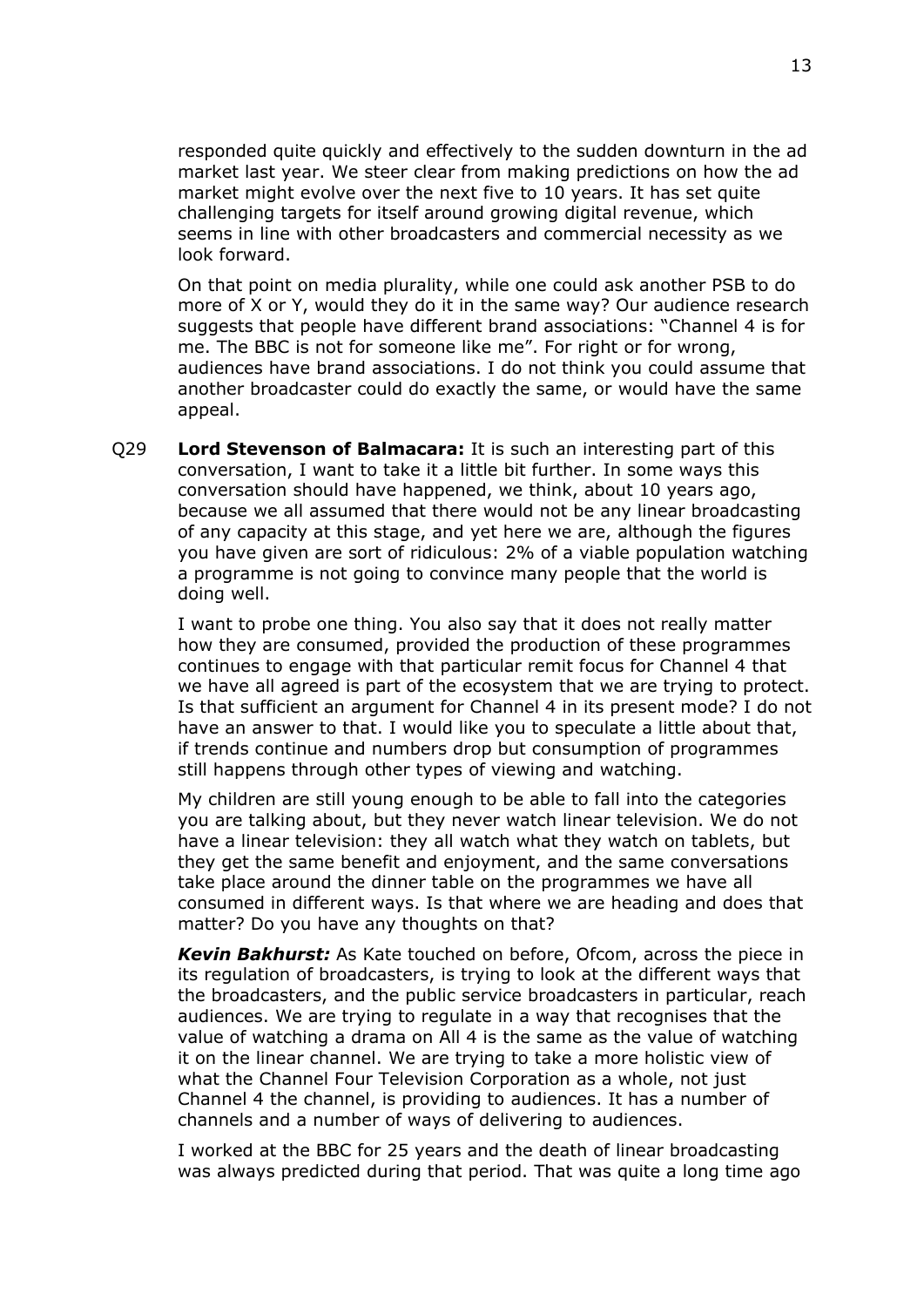now and it still has not quite happened. In fact, the BBC is about to try to resurrect BBC Three as a linear channel. Part of the reason for that is that there is a certain power in linear channels and certain programming does really well on live linear channels: news, current affairs.

*Kate Biggs:* There is also episodic stuff: some reality shows, soap operas. It might not be everyone's cup of tea.

*Kevin Bakhurst:* Social media has sort of reinforced that sometimes. People want to be part of the conversation, if they are young, with friends about it as it is happening, whether that is "I'm a Celebrity... Get Me Out of Here!" or anything like that. They try to watch it live. Sporting events obviously still deliver big live audiences.

One of the arguments the BBC has put to us that we are considering at the moment about BBC Three is that it is considered as a sort of showcase if you are on a linear channel. It provides an extra showcase for independent producers, writers and actors. They like to say, "I am on Channel 4", not just, "I am on an on-demand service". Maybe that will change in time, but linear channels still have a value. We try to see it more and more as a whole actually.

**Lord Stevenson of Balmacara:** There is the reverse of that in some senses. The trick in Channel 4, which I do not think any of us who were involved at the time it was being discussed and launched noted, was that the real efflorescence of creativity has come from the ability of the independent producers to retain a share of their programmes. Presumably there is an element there where the value of that on-sale, which the independent producers are able to live off, comes from it being on a linear broadcaster first. In other words, it is a marketing bit as much as a simple consumption bit.

*Kevin Bakhurst:* Yes, that is very much the argument that the broadcasters try to put. When they are doing a deal and they want to pay for linear rights, they try to make that point, which is you enhance the value of it by giving it a status. Then you can flog it on.

**Lord Stevenson of Balmacara:** I am asking about that in a regulatory sense. Does that influence how you look at that?

*Kevin Bakhurst:* Yes. I do not think there are facts and figures to prove that it enhances the value necessarily. That is a current discussion between the broadcasters and PACT as to how much exposure enhances the value. The evidence would seem to be that it enhances the value if you give it a shop window like that, but I would not say it is definitive.

Q30 **The Lord Bishop of Worcester:** The Government's case for privatisation rests on the question of viability. We have heard a variety of witnesses. It seems that the jury is out on that. We have had discussion today. We have a number of witnesses who have urged caution because of the distinctive contribution that Channel 4 makes to the ecosystem and how tampering with it might damage that ecosystem, perhaps irreparably.

There is also the whole question of public service value, and we have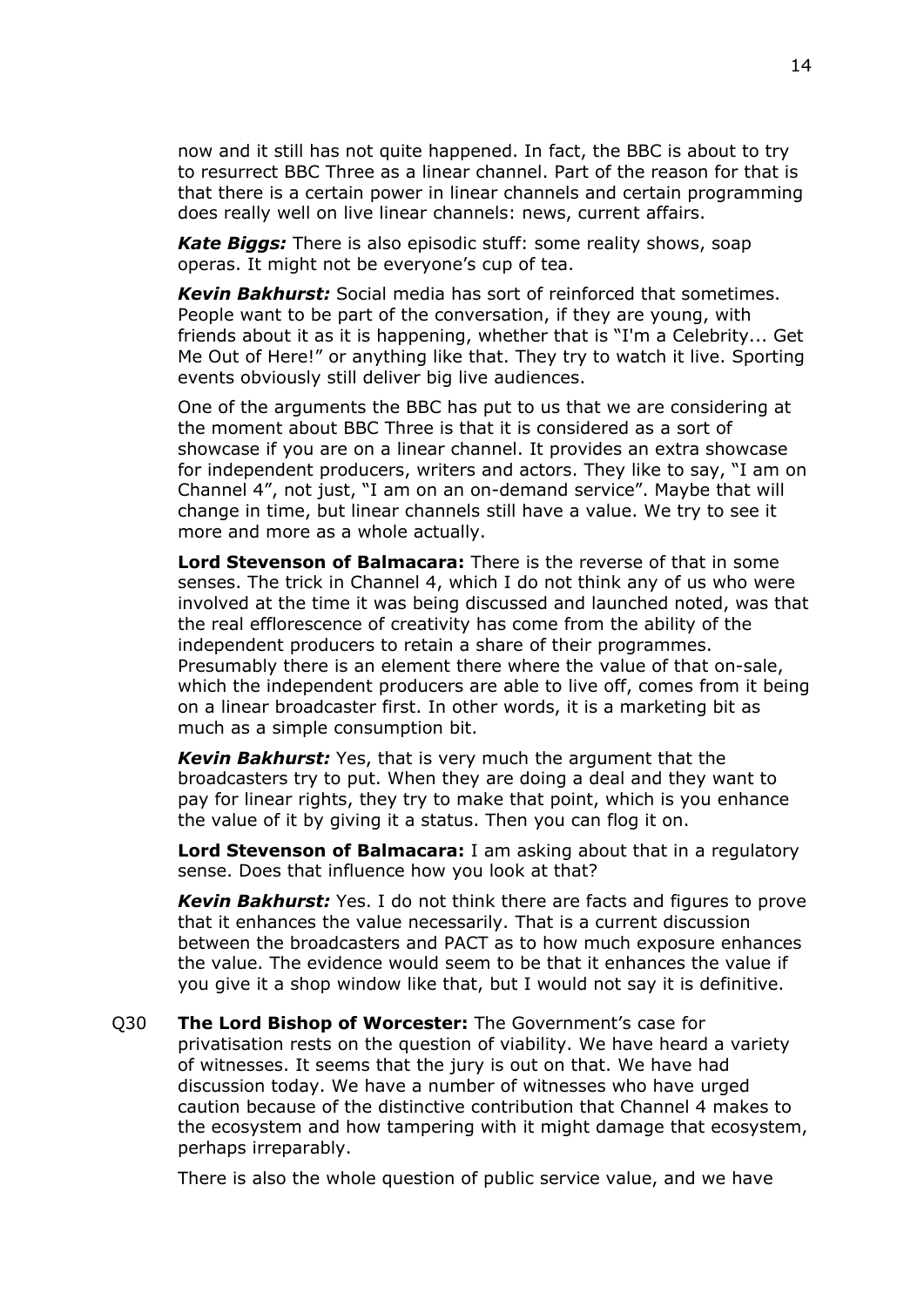heard conflicting reports about that. You will know that David Elstein, from his appearance last week and his written evidence, suggested that Channel 4 is not living up to what he thought its public service responsibilities were. He also suggested that it might be possible to increase its public service value through privatisation, particularly if the legal framework for any potential purchaser were to be very clearly set out with responsibilities. Back to the ecosystem question, there might be the possibility of setting aside a fund from privatisation, sale and so forth, which you will have read. To what extent and by what means could the public service value of Channel 4 be protected if it were to be privatised?

*Kevin Bakhurst:* It comes back to the earlier discussion about how you want to regulate, building in the right incentives and putting in place the right, firm quotas, where you do not think the broadcaster is delivering or will deliver. I have to say I slightly take issue. I read David Elstein's evidence about Channel 4 and there is nothing like an ex-broadcaster calling for more quotas for broadcasters. We try not to approach it in that very slide rule-type way. I do not think that helps foster creativity.

In our view, it is much better to say, "There are a few baseline quotas you need". You want to make sure, say with Channel 4, that there is a certain amount of original productions, a certain baseline for them to produce around the UK. These are very critical things for UK plc. If you try to say how you produce educational programming or what the exact balance has to be between factual and drama, in my view you are then starting to get into the realms of the regulator running the broadcasters, which I can tell you would not be a good outcome. If it was in too much of a hands-on, restrictive way, it would not be a good outcome for creativity.

We do not hesitate to step in where we have to. We have this constantly with the BBC about whether we put things in the operating licence. Is it necessary? It is constantly there. If they are not delivering, or we think they are not going to deliver, we will put things in, and we have done.

**The Lord Bishop of Worcester:** David Elstein apart, do you think it would be possible for the public service value to be protected, one way or another, maybe in the light-touch and more liberal fashion that you are suggesting, if Channel 4 were to be privatised?

*Kevin Bakhurst:* Yes, absolutely. Whether you can maintain the culture is a different question. In terms of the public service remit, delivering different types of things, of course: we do it with a whole range of companies and broadcasters. We can do whatever. You can ring-fence spending on news and current affairs or you can ring-fence hours. There are all sorts of structures you can put round stuff. For me, the question is more whether you are really fostering the creativity that leads that to be delivered in a really engaging and interesting way. How do you do that? That is slightly more challenging for regulators, I guess.

*Kate Biggs:* There is a relationship between public value requirements and cost. Anything is possible: you could strengthen the remit, but is that commercially attractive for a potential buyer, depending on which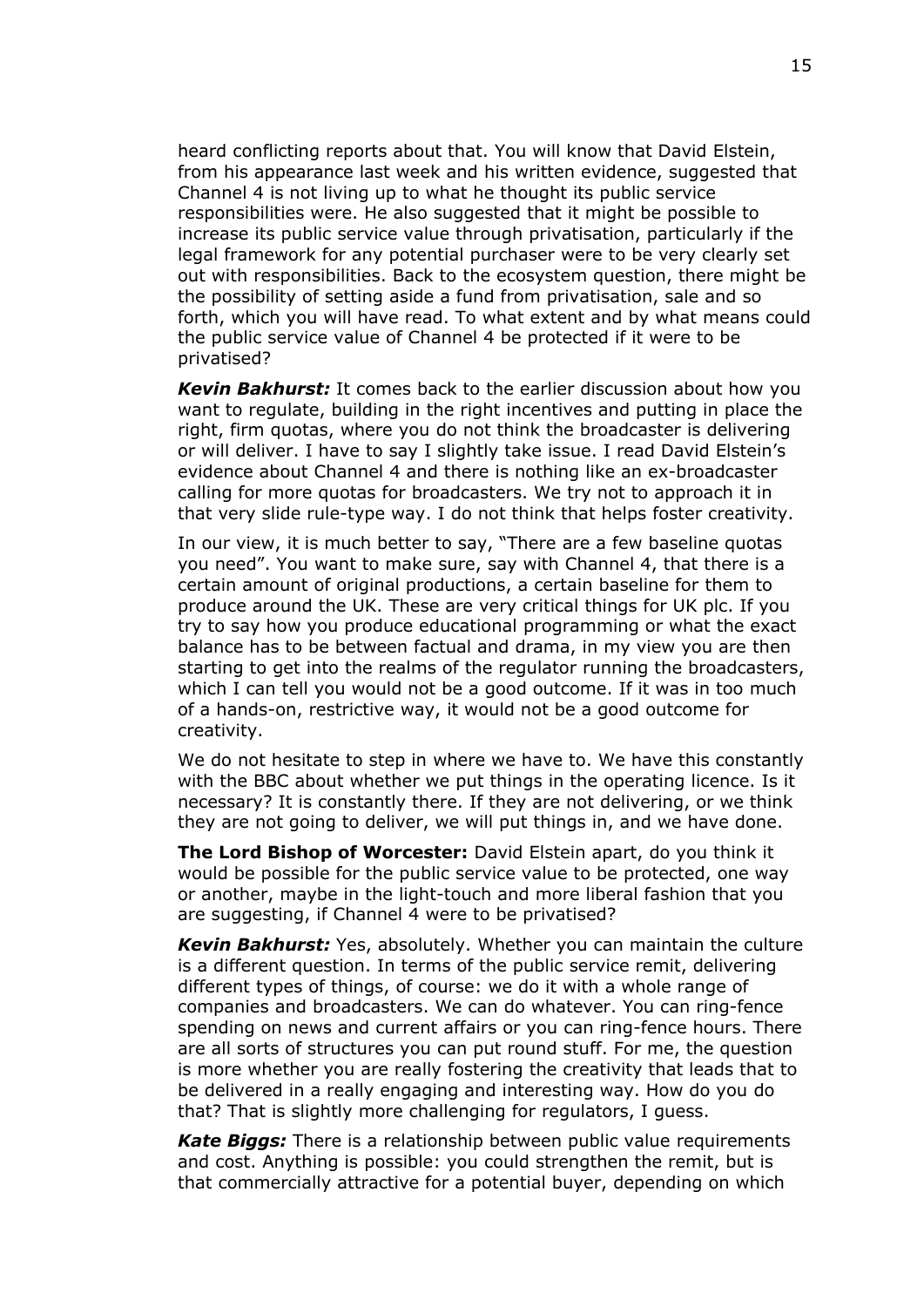ownership model the Government decide to pursue? In our mind, we would reflect on our experience with Channel 3 and Channel 5 licensing, where we have to consider the relative benefits and costs when looking to award a 10-year licence. Channel 4 is currently different, in that its licence rolls over a bit more.

**The Lord Bishop of Worcester:** Can I take us back to David Elstein for just a moment? One of the things he alleged was that Channel 4 is in permanent breach of the requirement that at least 50% of its production should be European. Is that the case and is Ofcom concerned?

*Kevin Bakhurst:* Yes, I read that. I am not sure it is the case. We will have a look at it. I rather doubt it. It depends what you qualify as "European".

*Kate Biggs:* I think it was on only one particular channel of its portfolio. It is not Channel 4. From my recollection, it might have been E4 or More4.

**Baroness Bull:** I think it was E4.

*Kevin Bakhurst:* For Channel 4, I think that is impossible because of the level of original production it has to do.

*Kate Biggs:* There is a carve-out under the rules, depending on the editorial nature of that channel, of whether we think it is reasonable. For channels that might specialise in US content, it is reasonable that they do not meet those European works requirements. It is something we keep an eye on, because it is our duty to, but it is also where we have to use our regulatory judgment about when it is editorially reasonable for that channel to look and feel a bit different.

Q31 **Lord Vaizey of Didcot:** I should probably know the answer to these two questions, but just for information, when you talk about renewing the licence, you have a consultation but the Government have quite a lot of input into the terms of Channel 4's licence going forward.

*Kate Biggs:* The Channel 4 process is quite different from Channel 3 and Channel 5 in so much as we do not advise the Secretary of State around the sustainability of the provision, like we do on Channel 3 and Channel 5. It is more for Channel 4, given that more of its remit is set in legislation.

**Lord Vaizey of Didcot:** Where does your competition role begin and end, should, for example, a UK broadcaster decide to purchase Channel 4, compared with the CMA?

*Kate Biggs:* There are ownership rules, but in terms of merger and acquisition it would be the CMA and then, I think, up to the Secretary of State whether they want to refer public interest to us or not.

*Kevin Bakhurst:* Yes, that is right.

**Lord Vaizey of Didcot:** What if the Secretary of State decided there was a competition issue?